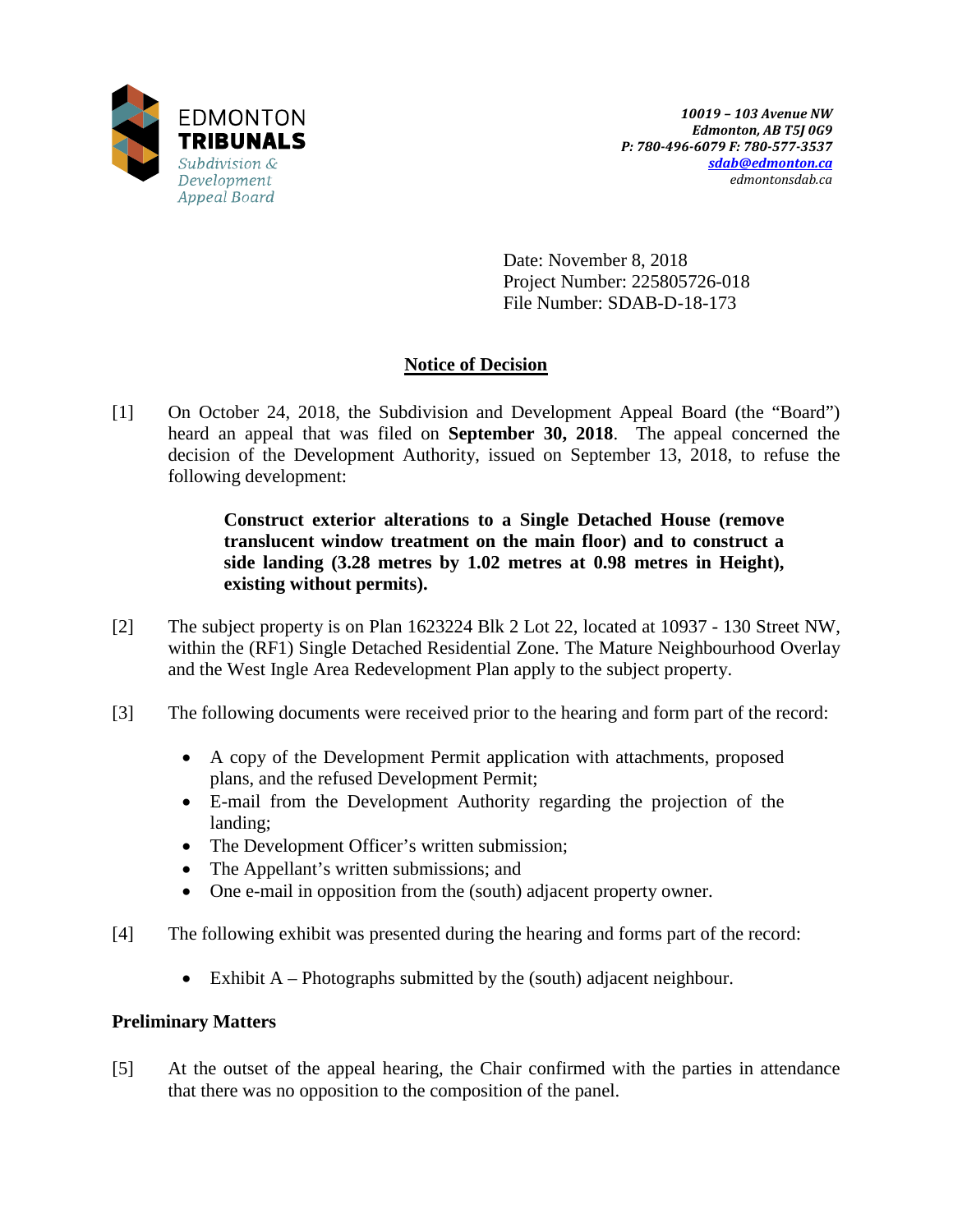- [6] The Chair outlined how the hearing would be conducted, including the order of appearance of parties, and no opposition was noted.
- [7] The appeal was filed on time, in accordance with section 686 of the *Municipal Government Act*, RSA 2000, c M-26.

### **Summary of Hearing**

- *i) Position of the Appellants, Mr. B. & Mrs. K. Basler:*
- [8] They took legal possession of the subject property on July 2, 2018 and only learned of the problem after they moved into the house.
- [9] Prior to purchase and possession they completed their due diligence and sought and received title and compliance certificates.
- [10] Six weeks after they took possession, they received notice in the mail that an application had been made to change the approved frosted windows to unfrosted windows. The subject kitchen windows were installed unfrosted when they purchased the house. This application was made without their consent or knowledge.
- [11] After receiving this notice, attempts were made with the residents of the abutting house and the City to find a suitable solution that addressed their concerns as well as the safety and security risks that frosting would create for their family. They suggested installing blinds on their windows or installing privacy screening on the fence between the two houses, both of which were denied by the neighbours.
- [12] Photographs and diagrams were referenced to illustrate that the current placement of the windows is consistent with the requirements of the Mature Neighbourhood Overlay (the "Overlay") because the windows in their house is offset 18 inches from a small window on the side of the house located on the abutting property. From a practical standpoint, the line of sight from their windows does not view into or overlook a habitable space or room as defined in the Overlay. The window on their neighbour's house is immediately perpendicular to the entrance of a closet and the line of sight is through a small corner of a considerably large room to the closest door.
- [13] The *Edmonton Zoning Bylaw* defines a non-habitable room as space in a dwelling providing a service function and not intended primarily for human occupancy, including bathrooms, entry ways, corridors, or storage areas.
- [14] Requiring the windows to be frosted presents a serious safety and security risk for their family because the only way to see someone outside the side entrance door is through these windows. The side door and the windows are adjacent to one another.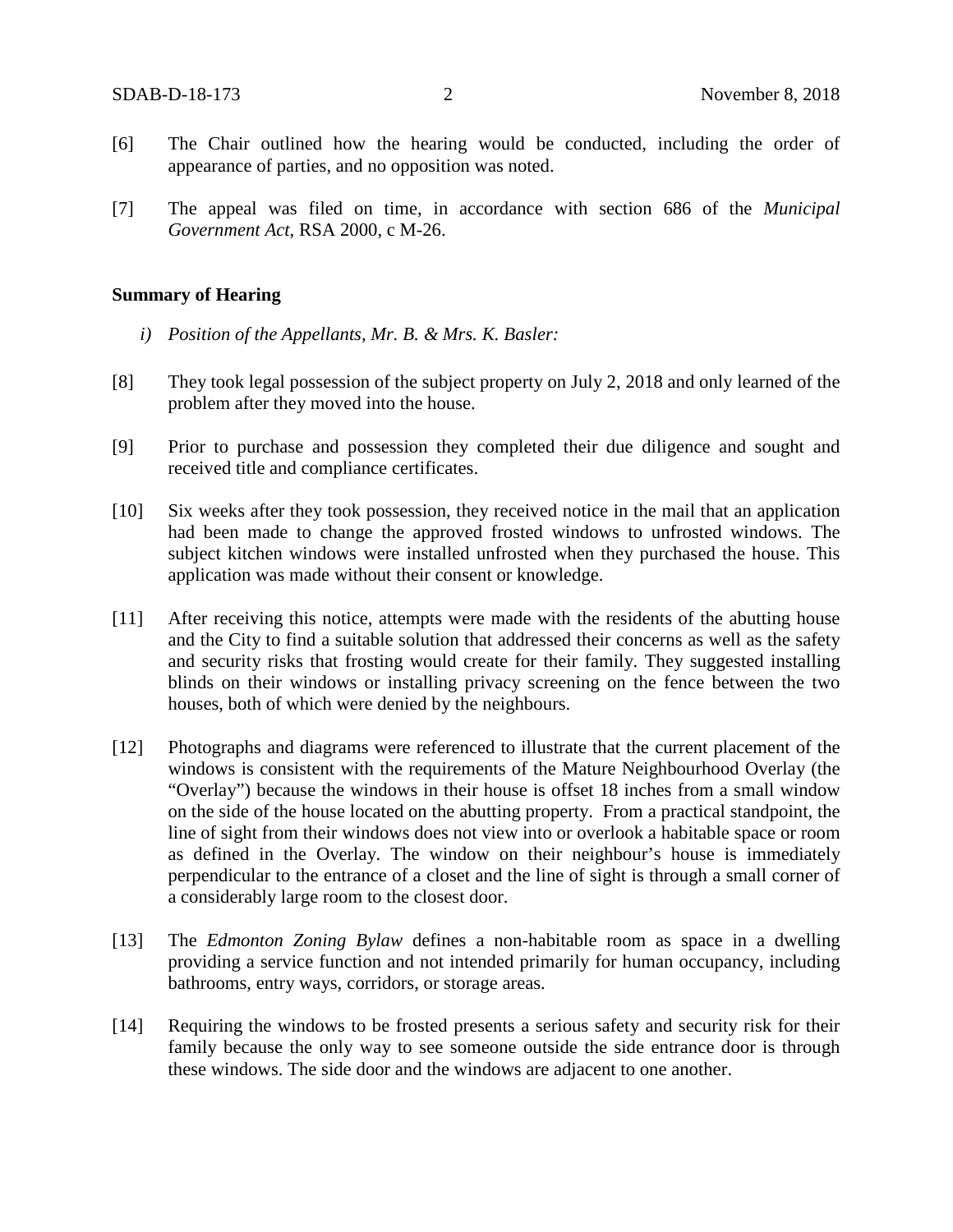- [15] It was their opinion that the negligible impact being able to view a small corner of a large room and a closet door does not outweigh the more considerable impact on safety and security that frosting the windows would entail.
- [16] Mr. Basler provided the following information in response to questions from the Board:
	- a) There are front, rear, and side entrances. The mailbox is located at the front entrance.
	- b) The subject windows are the only windows in the kitchen.
	- *ii) Position of Affected Property Owners in Opposition to the Appellant, Ms. L. Boraas and Ms. N. Boraas:*
- [17] They own the south abutting house.
- [18] The original development permit was refused because the kitchen windows were located across from a bedroom window in their house. The development permit was later approved with a condition that the windows be frosted to address privacy issues.
- [19] The house was built without the frosted windows. Bylaw Enforcement has been contacted numerous times and they were advised that the windows would be frosted.
- [20] Before the house was sold, a peel and stick frosting application was installed to the kitchen windows but it was removed by the new owners after they moved in.
- [21] Photographs, marked *Exhibit A*, were submitted to illustrate the line of sight from their bedroom window to the subject kitchen windows. One photograph was taken standing at the door of a walk through closet between the bedroom and a bathroom and another from the bed.
- [22] The sight lines from the kitchen windows are different depending on whether you are doing dishes or standing farther back towards the centre of the kitchen but there is a sight line into the bedroom and closet from most locations in their kitchen.
- [23] The side entrance is not the only access to their neighbour's house. There is a front door, a rear door, and a security system.
- [24] Ms. L. Boraas and Ms. N. Boraas provided the following information in response to questions from the Board:
	- a) Although their blinds are typically pulled while dressing, the window provides sunlight into the room.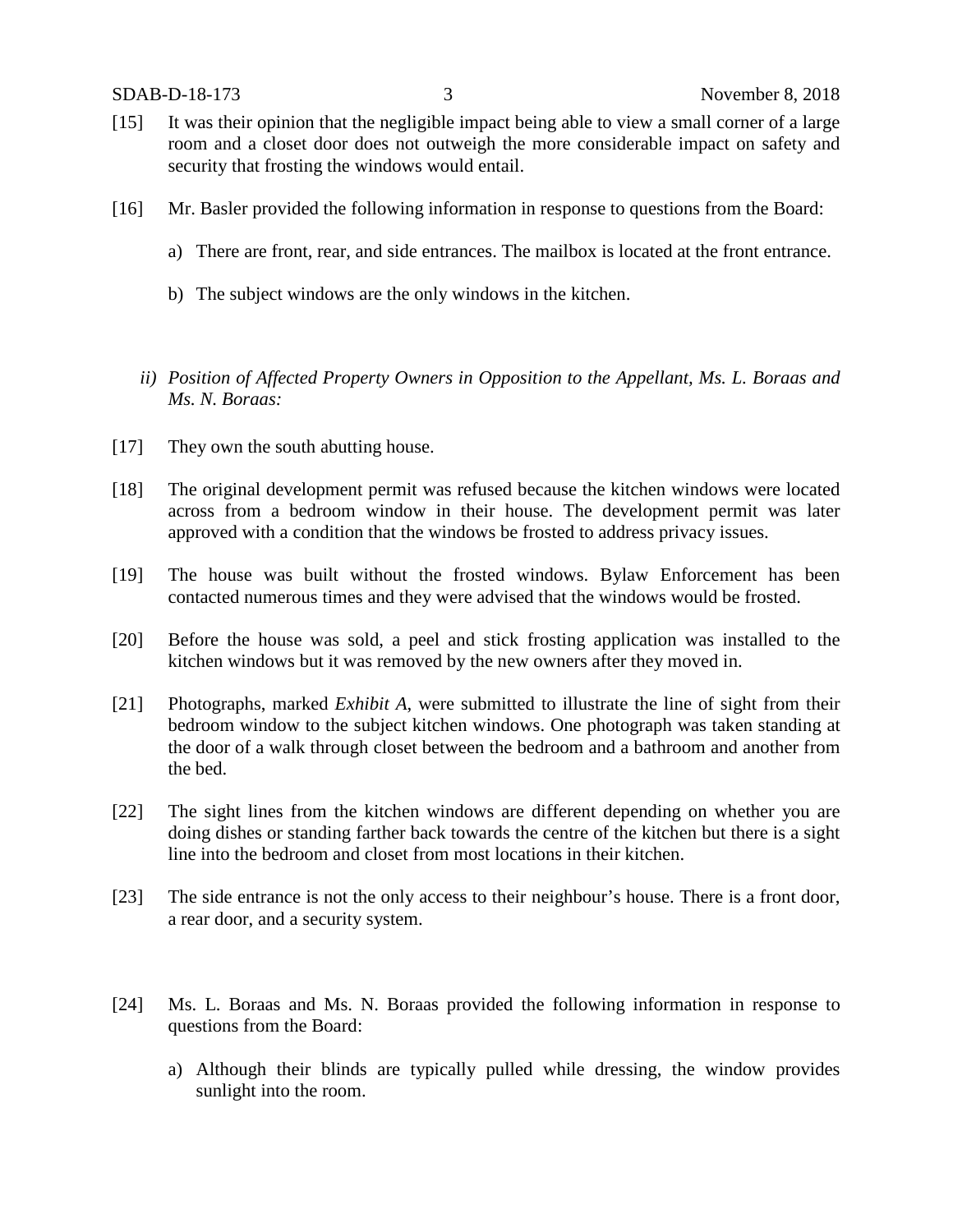- b) The window in their bathroom is frosted.
- c) There is another window located in the bedroom.
- *iii) Position of the Development Officer, Ms. E. Lai:*
- [25] Ms. Lai did not attend the hearing. A written submission provided by Mr. K. Yeung was considered by the Board.
	- *iv) Rebuttal of the Appellants:*
- [26] The kitchen is a rectangle with a large island in the centre. The window of the bedroom on the adjacent house can only be seen if you are standing at the sink or at one side of the kitchen island.
- [27] The original proposal of the builder was to install three to four feet of privacy screening on top of the fence in the direct line of sight between the windows. They reiterated that they have discussed the use of up/down blinds on the kitchen windows but neither option was acceptable to their neighbour.

#### **Decision**

[28] The appeal is **ALLOWED** and the decision of the Development Authority is **REVOKED**. The development is **GRANTED** as applied for to the Development Authority.

### **Reasons for Decision**

- [29] Single Detached Housing is a Permitted Use in the (RF1) Single Detached Residential Zone.
- [30] The proposed development was refused by the Development Authority because it found that the side kitchen windows of the subject Dwelling overlooks into the abutting property and does not comply with section 814.3(8) of the *Edmonton Zoning Bylaw* (the *Bylaw*) and because of a deficiency in the minimum required distance from the side landing to the side property line abutting 10933 – 130 Street NW, pursuant to section 44.1(a).
- [31] Prior to the hearing, the Board received confirmation from the Development Authority that the side landing complies with the requirements of section 44.1(a) of the *Bylaw* and a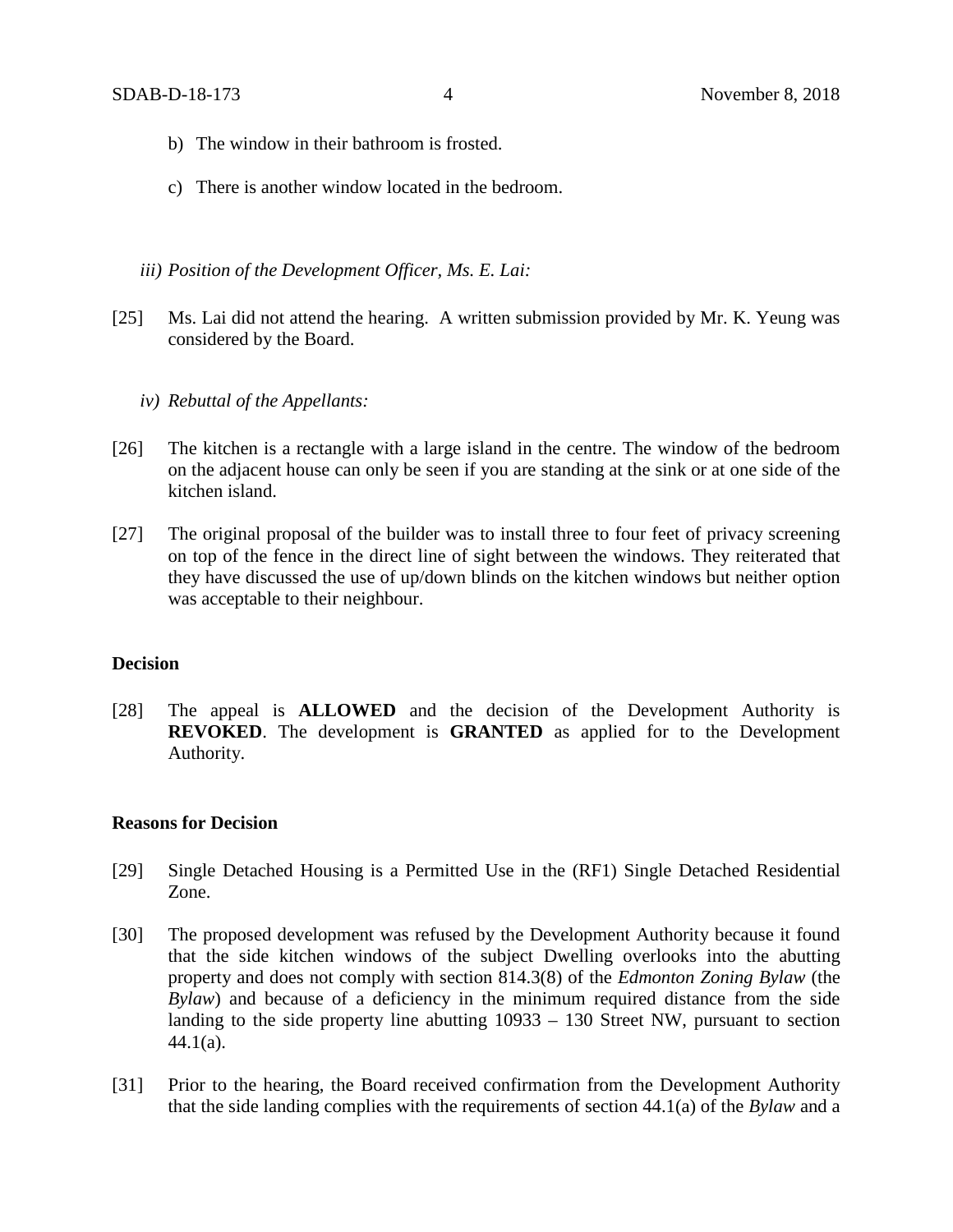variance is not required. The property owners in attendance at the hearing did not challenge this finding.

[32] Section 814.3(8)(c) of the *Bylaw* states:

Where an interior Side Setback is less than 2.0 metres,

- a. the applicant shall provide information regarding the location of side windows of the Dwellings on the Abutting properties and Amenity Areas on Abutting properties;
- b. the side windows of the proposed Dwelling shall be located to reduce overlook into Amenity Areas of the Abutting properties; and
- c. the proposed Dwelling shall incorporate design techniques, such as, but not limited to, translucent window treatment, window location, raised windows, or Privacy Screening, to reduce direct line of sight into the windows of the Dwelling on the Abutting property.
- [33] The subject windows are the only windows in the kitchen of the house that overlook the side yard and a small bedroom window located on the south elevation of the house on the immediately abutting property.
- [34] Based on a review of the photographic evidence provided, the windows are offset from each other. The Board notes that the photographs submitted by the most affected property owner illustrate that from some angles there is a direct sight line into the kitchen windows on the subject property.
- [35] Based on a review of the photographs provided, the sight lines between the windows are limited to only a few locations in the kitchen of the subject Dwelling.
- [36] The blinds on the small bedroom window of the house on the abutting property can be drawn to eliminate incidents of problematic over sight and there are other windows in the bedroom that will provide a source of natural sunlight.
- [37] The subject windows provide the only source of natural light into the Appellants' kitchen and requiring the windows to be frosted will have a greater impact on their quality of life and the use and enjoyment of their property than that of the abutting neighbour by allowing the windows to remain unfrosted.
- [38] The Board finds that section 814.3(8)(c) does not require the complete elimination of direct line of sight into the windows of the Dwelling on an abutting property but merely a reduction in the direct line of sight.
- [39] The fact that the windows are offset and the installation of blinds on the bedroom window located on the abutting house provide sufficient design techniques to reduce direct line of sight into the windows of the Dwelling on the abutting property, pursuant to section 814.3(8)(c).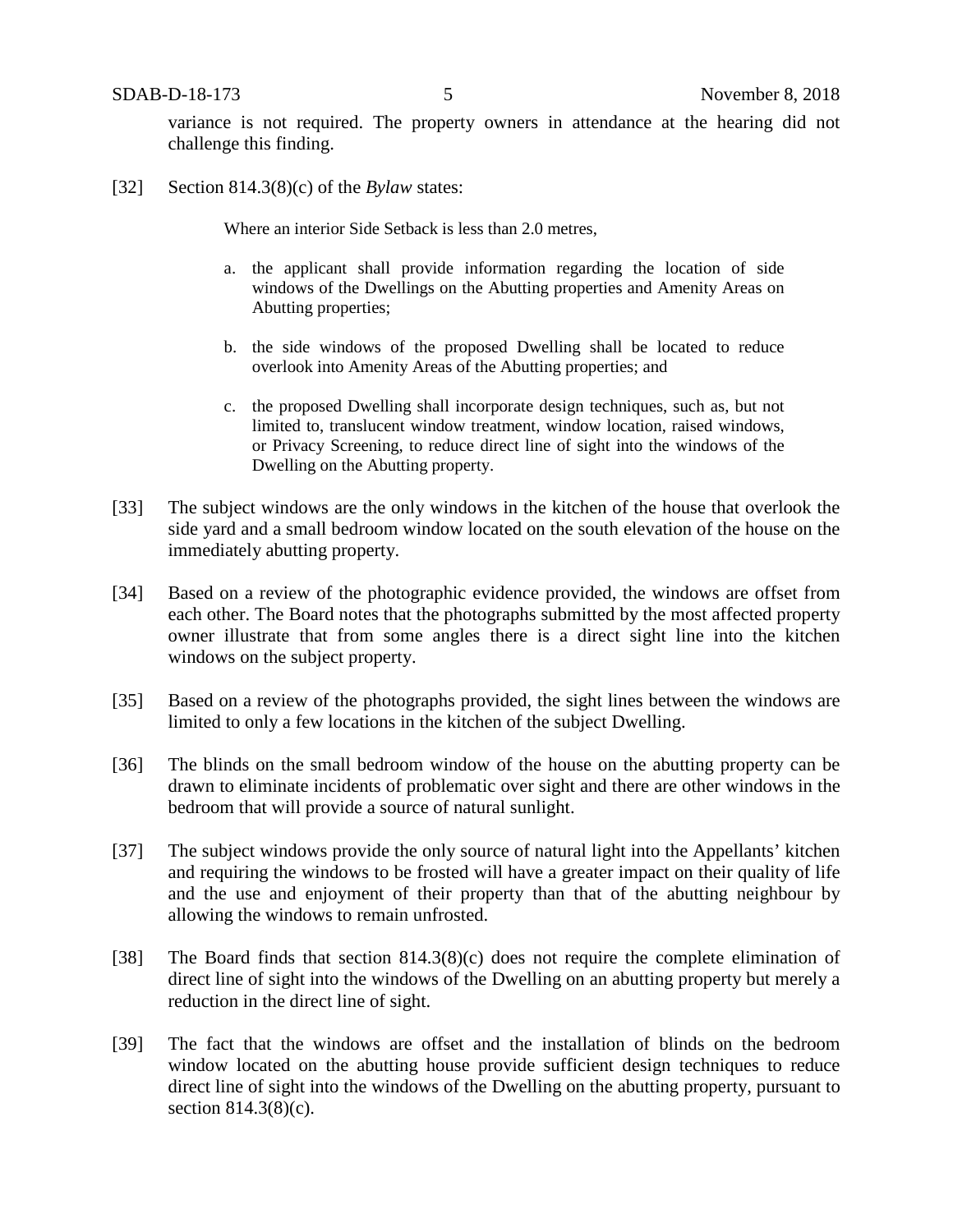- [40] Based on the evidence provided, the Appellants are willing to work with the owners of the abutting property to solve the problem and have suggested several options including the installation of blinds on the subject windows.
- [41] Based on all of the above, the Board finds that allowing the removal of the translucent window treatment on the main floor kitchen windows will not unduly interfere with the amenities of the neighbourhood nor materially interfere with or affect the use, enjoyment or value of neighbouring parcels of land, and does not violate section 814.3(8)(c).

Mr. I. Wachowicz, Chair Subdivision and Development Appeal Board

Board members in attendance: Mr. B. Gibson, Ms. D. Kronewitt-Martin, Ms. E. Solez, Mr. J. Wall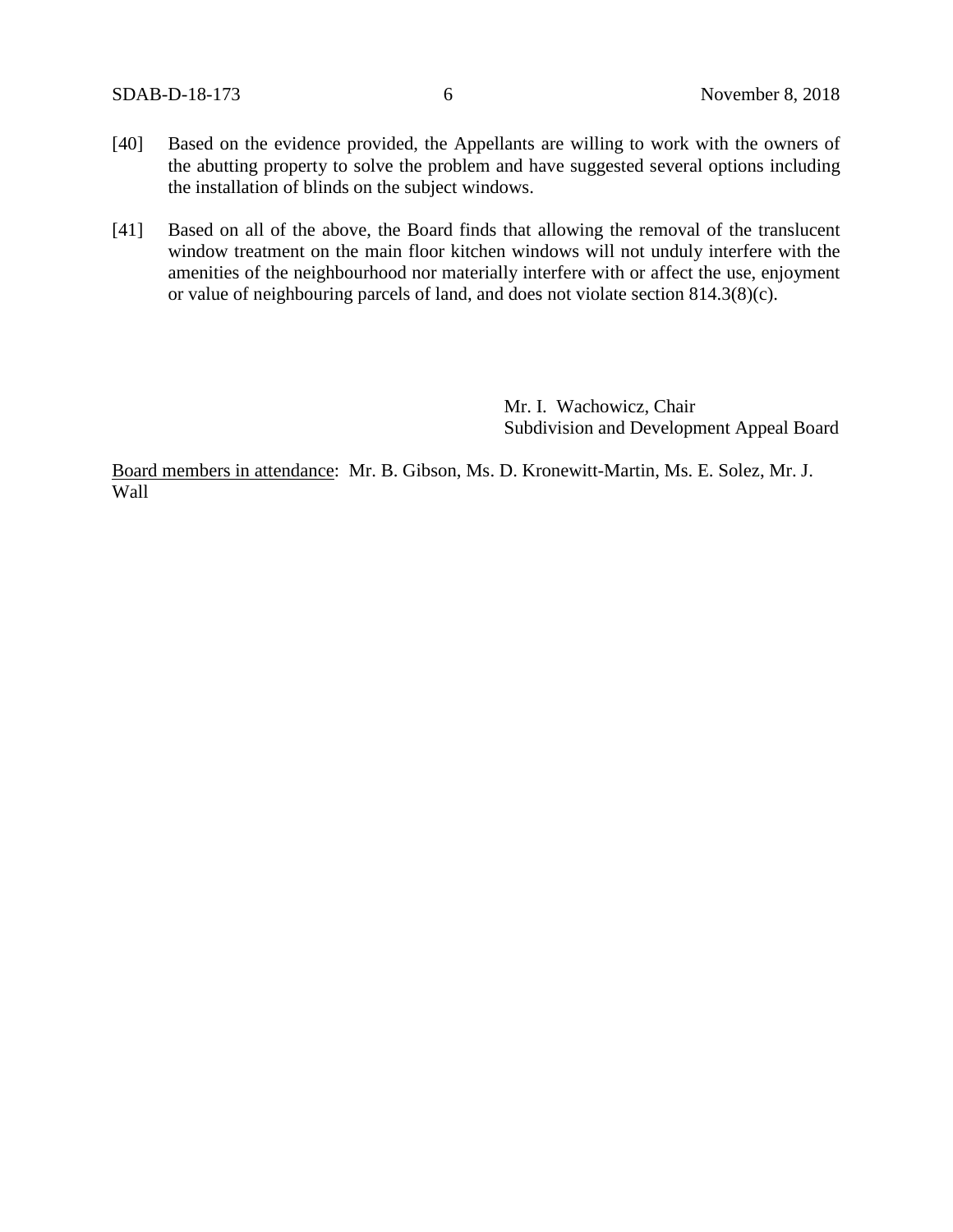### **Important Information for the Applicant/Appellant**

- 1. This is not a Building Permit. A Building Permit must be obtained separately from the Sustainable Development Department, located on the 2nd Floor, Edmonton Tower, 10111 – 104 Avenue NW, Edmonton, AB T5J 0J4.
- 2. Obtaining a Development Permit does not relieve you from complying with:
	- a) the requirements of the *Edmonton Zoning Bylaw*, insofar as those requirements have not been relaxed or varied by a decision of the Subdivision and Development Appeal Board,
	- b) the requirements of the *Alberta Safety Codes Act*,
	- c) the *Alberta Regulation 204/207 – Safety Codes Act – Permit Regulation*,
	- d) the requirements of any other appropriate federal, provincial or municipal legislation,
	- e) the conditions of any caveat, covenant, easement or other instrument affecting a building or land.
- 3. When an application for a Development Permit has been approved by the Subdivision and Development Appeal Board, it shall not be valid unless and until any conditions of approval, save those of a continuing nature, have been fulfilled.
- 4. A Development Permit will expire in accordance to the provisions of section 22 of the *Edmonton Zoning Bylaw, Bylaw 12800*, as amended.
- 5. This decision may be appealed to the Alberta Court of Appeal on a question of law or jurisdiction under section 688 of the *Municipal Government Act*, RSA 2000, c M-26. If the Subdivision and Development Appeal Board is served with notice of an application for leave to appeal its decision, such notice shall operate to suspend the Development Permit.
- 6. When a decision on a Development Permit application has been rendered by the Subdivision and Development Appeal Board, the enforcement of that decision is carried out by the Sustainable Development Department, located on the 2nd Floor, Edmonton Tower, 10111 – 104 Avenue NW, Edmonton, AB T5J 0J4.

*NOTE: The City of Edmonton does not conduct independent environmental checks of land within the City. If you are concerned about the stability of this property for any purpose, you should conduct your own tests and reviews. The City of Edmonton, when issuing a development permit, makes no representations and offers no warranties as to the suitability of the property for any purpose or as to the presence or absence of any environmental contaminants on the property.*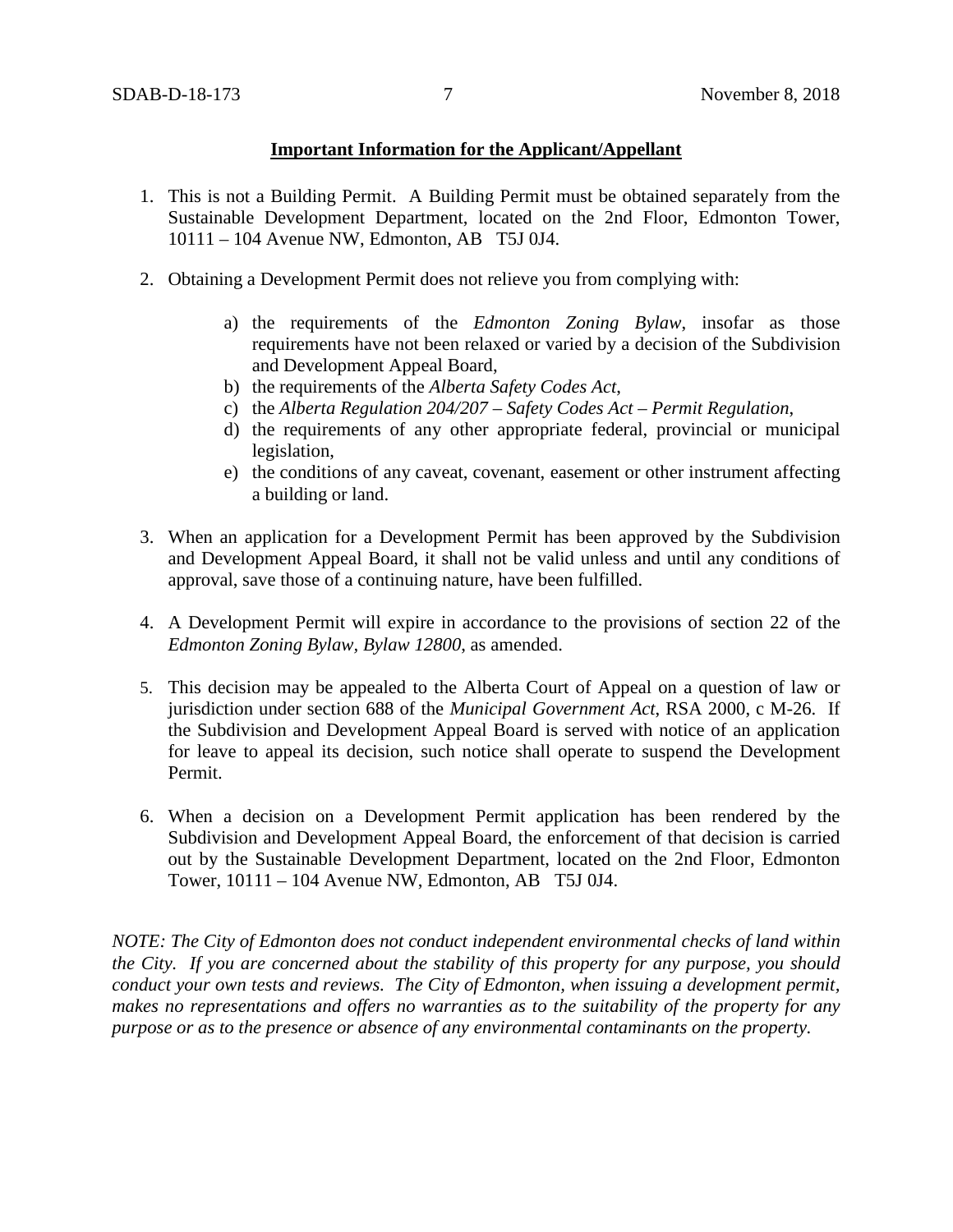

# **SDAB-D-18-174**

Project No. 260998990-001

An appeal to Construct a Single Detached House with rear attached Garage, Basement development (NOT to be used as an additional Dwelling), covered rear deck (3.66 metres by 4.88 metres), fireplace, veranda (7.32 metres by 2.0 metres/ 3.81 metres) was TABLED to November 21 or 22, 2018.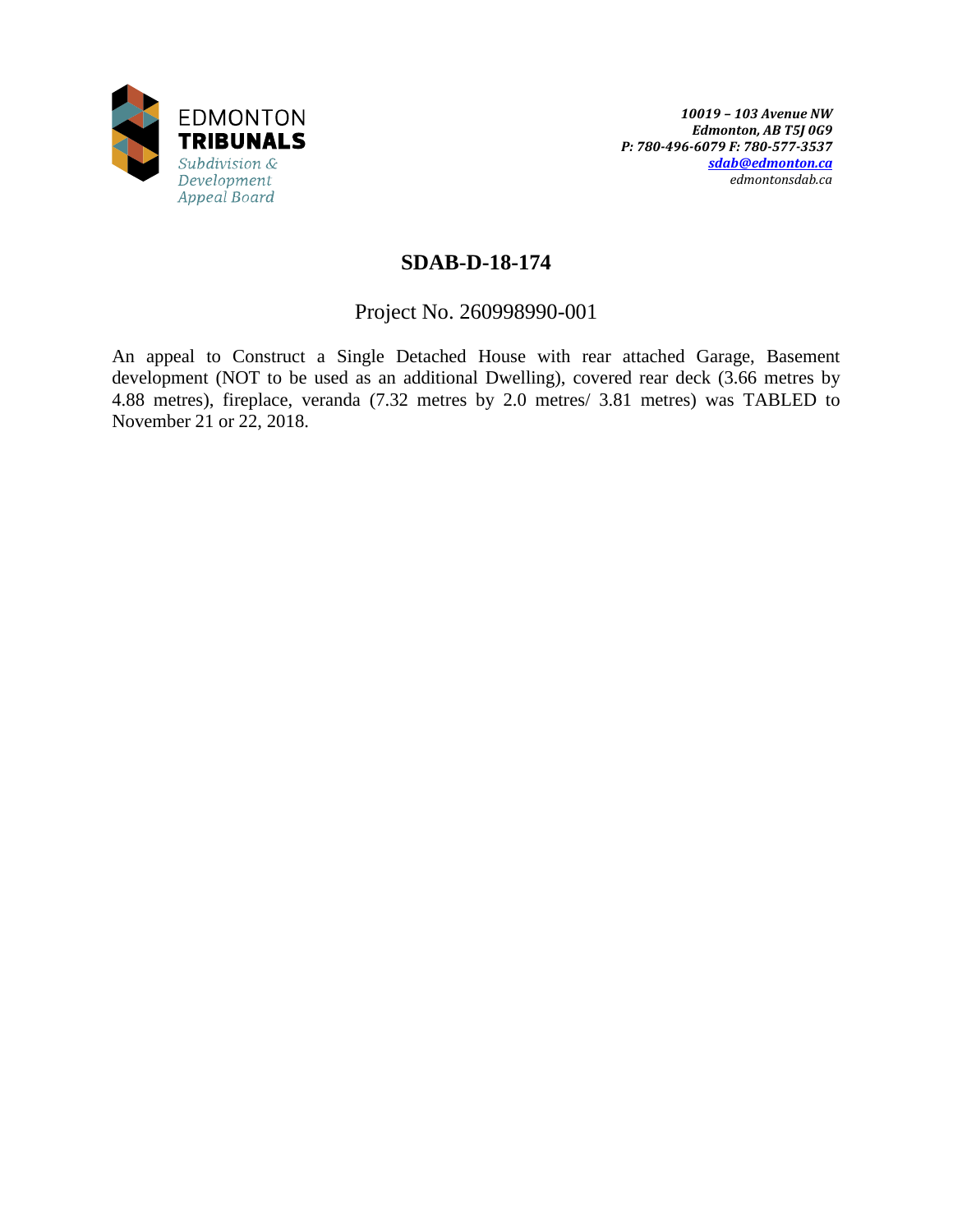

Date: November 8, 2018 Project Number: 286660760-001 File Number: SDAB-D-18-175

# **Notice of Decision**

[1] On October 24, 2018, the Subdivision and Development Appeal Board (the "Board") heard an appeal that was filed on **September 24, 2018**. The appeal concerned the decision of the Development Authority, issued on September 14, 2018, to refuse the following development:

# **To change the Use from General Retail Stores to Cannabis Retail Sales.**

- [2] The subject property is on Plan 1225U Lots 1-4, located at 12120 Jasper Avenue NW, within the (CB3) Commercial Mixed Business Zone. The Main Streets Overlay and the Oliver Area Redevelopment Plan apply to the subject property.
- [3] The following documents were received prior to the hearing and form part of the record:
	- A copy of the Development Permit application with attachments, proposed plans, and the refused Development Permit;
	- The Development Officer's written submissions;
	- The Appellant's written submissions including a PowerPoint presentation; and
	- Two on-line responses in opposition to the proposed development.

# **Preliminary Matters**

- [4] At the outset of the appeal hearing, the Chair confirmed with the parties in attendance that there was no opposition to the composition of the panel.
- [5] The Chair outlined how the hearing would be conducted, including the order of appearance of parties, and no opposition was noted.
- [6] The appeal was filed on time, in accordance with section 686 of the *Municipal Government Act*, RSA 2000, c M-26.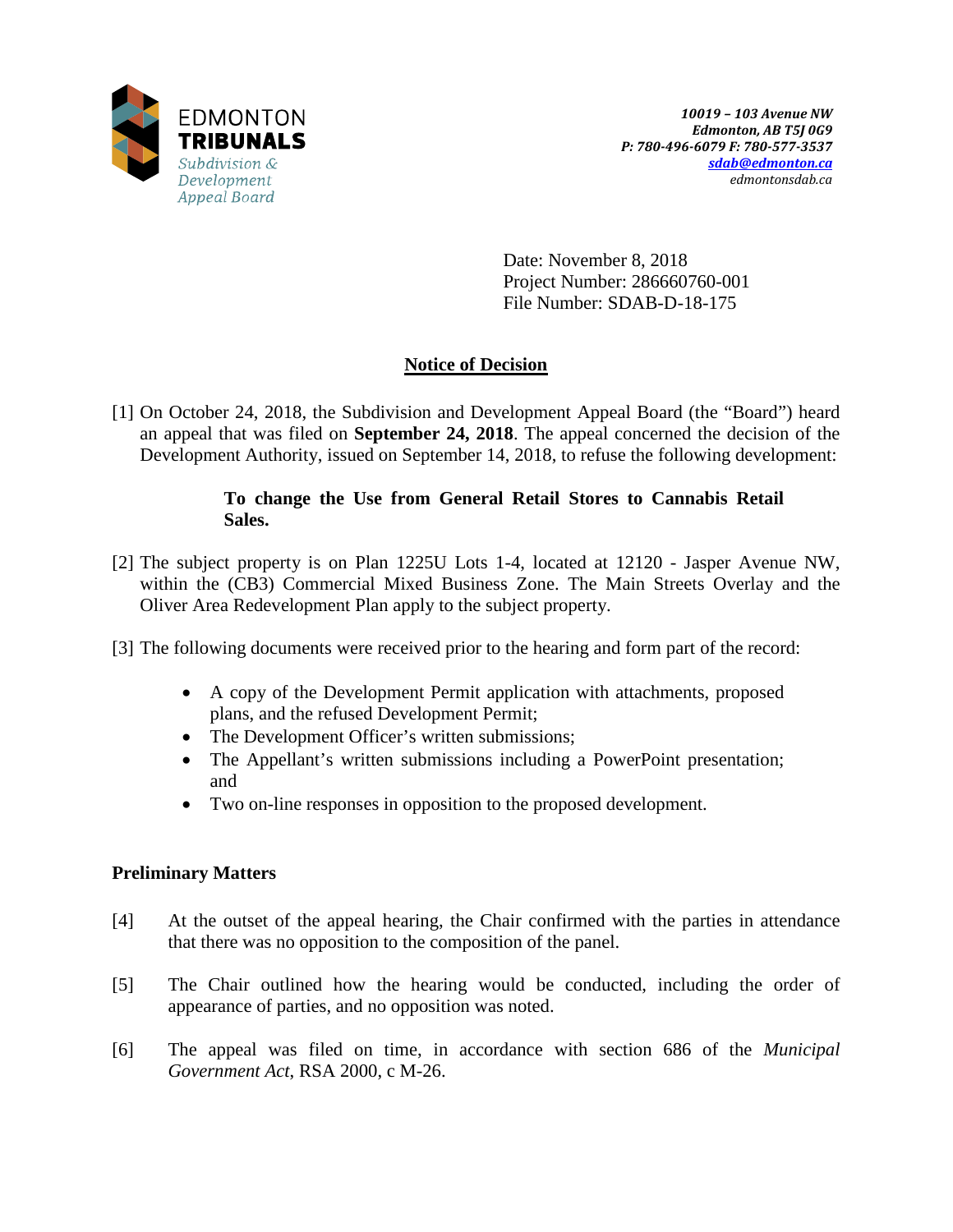### **Summary of Hearing**

- *i) Position of the Appellant, Mr. R. Noce, Legal Counsel for Alcanna Cannabis Stores Ltd. and Ms. M. Kiziak, representing Alcanna Cannabis Stores Ltd.:*
- [7] Section 70 of the *Edmonton Zoning Bylaw* sets out the regulations relating to Cannabis Retail Sales and the separation distance requirements. The Development Authority has determined that the proposed development is located too close to public lands and does not comply with section 70(3).
- [8] Pursuant to section 70(4), a Development Officer shall not grant a variance to subsection 70(2) or 70(3). Therefore, even if a Development Officer thought the site was appropriate, a variance could not be granted.
- [9] Cannabis Retail Sales is a Permitted Use in the (CB3) Commercial Mixed Business Zone.
- [10] The proposed development complies with all the requirements of the *Gaming, Liquor and Cannabis Act* and the Gaming Liquor and Cannabis Regulations.
- [11] The *Municipal Government Act* has been amended to include section 687(3)(a.4) which states:

must comply with the applicable requirements of the regulations under the Gaming, Liquor and Cannabis Act respecting the location of premises described in a cannabis licence and distances between those premises and other premises.

The proposed development is fully compliant with the requirements of the *Gaming, Liquor and Cannabis Act* and therefore complies with section 687(3)(a.4).

- [12] Variance power is provided to the Board in section 687(3)(d) of the *Municipal Government Act.* The Board may vary where, in its opinion, the proposed development would not unduly interfere with the amenities of the neighbourhood or materially interfere with or affect the use, enjoyment of value of neighbouring parcels of land.
- [13] The Court of Appeal has provided guidance to the Board in terms of variance power. *Thomas v Edmonton (City)*, 2016 ABCA 57 at paragraph [29] states:

[...] To relieve against hardship, the Legislature has conferred on subdivision and development appeal boards the authority to relax – that is vary, dispense with or waive – development standards in the applicable land use bylaw providing certain conditions as set out in s 687(3)(d) are met.

[14] *Newcastle Centre GP Ltd. v Edmonton (City)*, 2014 ABCA 295 at paragraphs [6] and [7] states: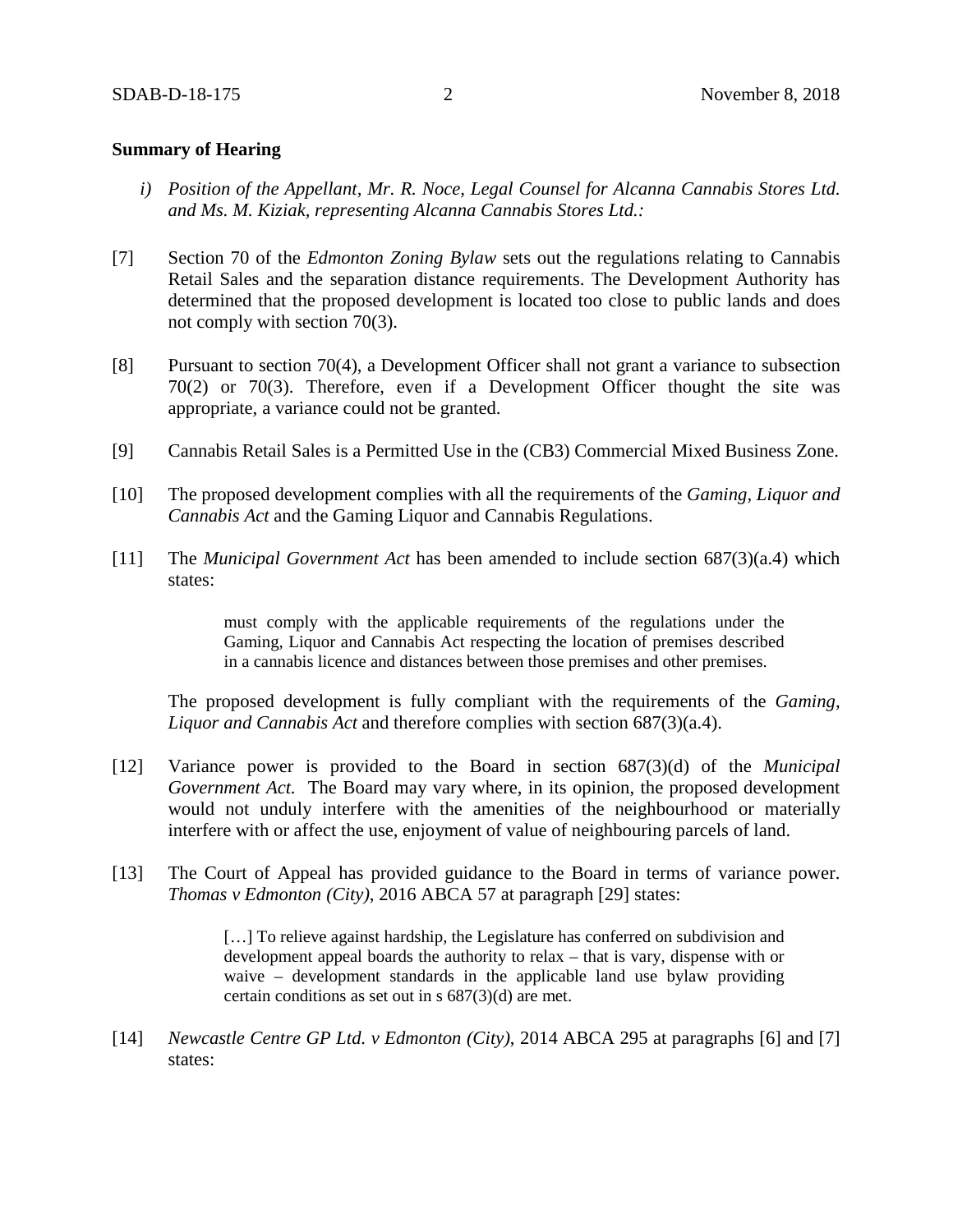[...] We, the Board, have a power to grant variances, but the bylaw creates a presumption of harm to the public, and we the Board cannot intervene unless that presumption is rebutted by the applicant. That is an error.

The legal test for such waivers is in the *Municipal Government Act*, and is clear. Section  $687(3)(d)$  mandates that the proposed development . . . would not  $(A)$ unduly interfere with the amenities of the neighbourhood, or (B) materially interfere with or affect the use, enjoyment or value of neighbouring parcels of land . . .

- [15] Based on these decisions it has been determined that the Appellant does not have to prove or disprove harm. The onus is on the party advocating harm to prove the harm.
- [16] Other than the two on-line responses submitted, no one else has expressed any opposition to the proposed development and it was noted that the Development Officer was not in attendance at the hearing.
- [17] Ms. Kiziak provided an overview of the proposed store at this location. Alcanna Cannabis Stores Limited Partnership is affiliated with a liquor retailer in Alberta since privatization.
- [18] The company is an Edmonton based, TSX listed public company and is an active member of the community.
- [19] They are building a brand trusted by regulators, landlords, communities and customers. Their real estate focus is on large commercial developments with sophisticated landlords that prefer an upscale and mature concept. This concept will be ahead of the curve and lead the market to responsible use and consumption.
- [20] The store security is industry leading with all product secured in locked glass cases or in a vault. During the first week of operation additional security and line management was provided and 17,000 transactions were completed.
- [21] Their stores refuse service to anyone who appears to be intoxicated and all of their stores close at 10:00 p.m. The goal is to make cannabis acceptable and eliminate the black market.
- [22] The subject site is in disrepair and will require a significant investment. Renderings of the exterior and interior were referenced to illustrate how the building will be renovated and modernized.
- [23] The proposed location is on a busy main street to address the safety of employees and customers. All of their employees are highly trained customer experienced representatives.
- [24] Mr. Noce referenced a series of photographs and diagrams contained in his PowerPoint presentation to illustrate the location of the proposed development and the distance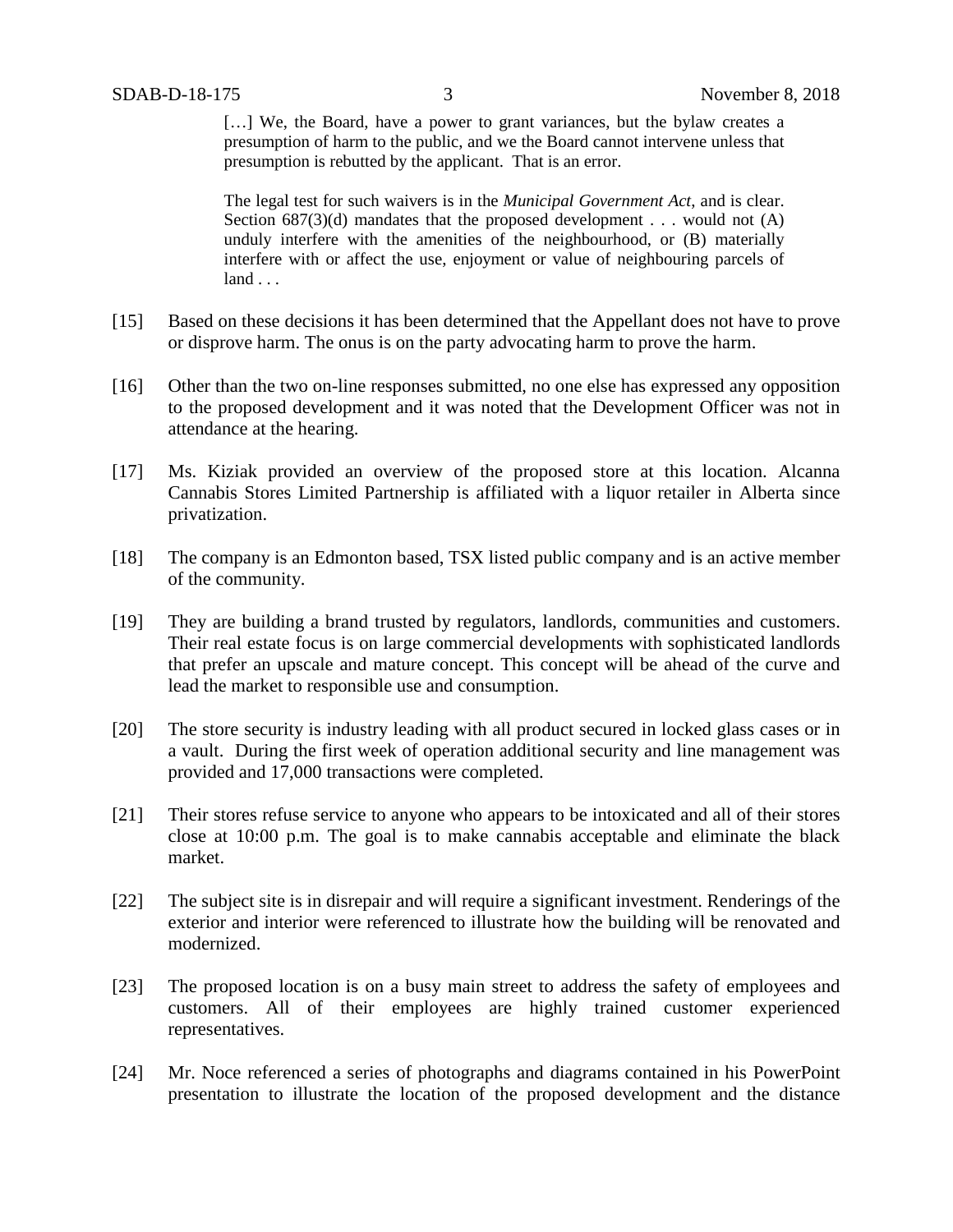between the proposed Cannabis Retail Sales and the land zoned (A) Metropolitan Recreation Zone.

- [25] The building is located on Jasper Avenue and was originally an Earls Restaurant but has been vacant for more than one year.
- [26] The land zoned (A) is located on 100 Avenue. The Development Officer determined that the proposed development was 80 metres from the "public lands", Grant Notley Park. The gathering place (gazebo / park) is located in the southwest corner of 116 Street and 100 Avenue, 848 metres from the proposed Cannabis Retail Sales Use. Grant Notley Park is an area with greenspace and a gazebo, bordered by 100 Avenue, 116 Street, trees and a ravine.
- [27] The public lands are not visible from the proposed development and the proposed development is not visible from the public lands. The proposed Cannabis Retail Sales is separated by Jasper Avenue, buildings and 100 Avenue.
- [28] The subject site to the closest point of the park which requires a person to trespass onto private property and walk into the ravine (in a direct line, without any of the detours caused by following a road) is 80 metres as calculated by the Development Officer. There is a significant slope from the private parking lot into the ravine which is covered with heavy forest and brush.
- [29] The distance of the proposed Cannabis Retail Sales to the entrance of the park (ravine), in a direct line without any of the detours caused by following a road is 219 metres and the proposed Cannabis Retail Sales is approximately 294 metres of lawful travel (walking) away from the entrance to the ravine.
- [30] There is no play area or place for people to congregate at the entrance to the ravine. There is simply a set of stairs leading down to Victoria Park Road.
- [31] Photographs of the promenade were referenced to illustrate that there are public benches installed on the public sidewalk.
- [32] Section 540.1 of the *Edmonton Zoning Bylaw* states that the Purpose of the Metropolitan Recreation Zone is to preserve natural areas and parkland along the river, creeks, ravines and other designated areas for active and passive recreational uses and environment protection in conformance with Plan Edmonton and the North Saskatchewan River Valley Area Redevelopment Plan.
- [33] The subject location is an appropriate place for the proposed Cannabis Retail Sales, especially compared to other options in the area. The proposed location is a single use building with ample parking and will not only repurpose a building that has been vacant for over a year but also improve the neighbourhood.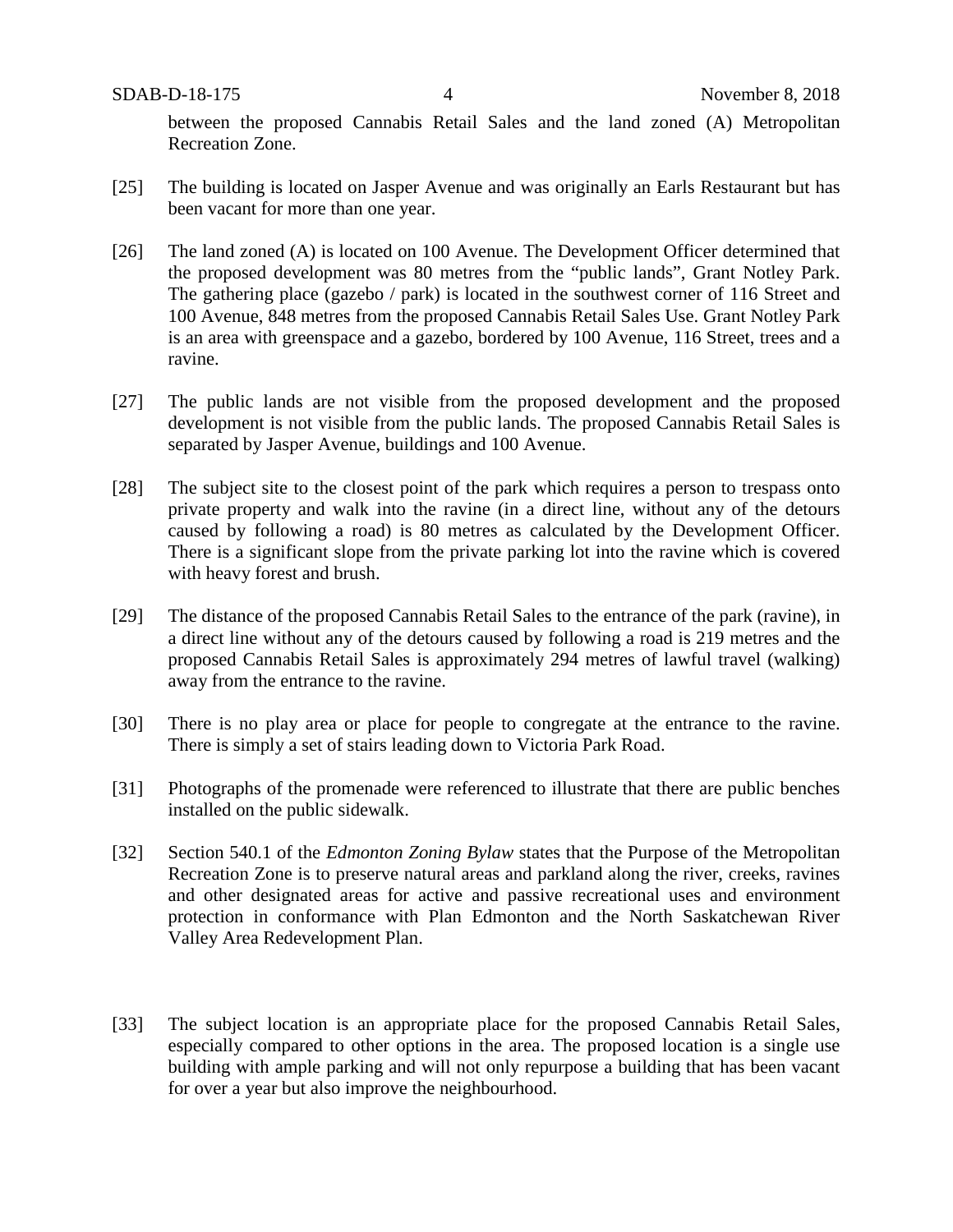- [34] Grant Notley Park is defined as "parkland" pursuant to section 11(g) of the *Public Places Bylaw*. Therefore, the smoking of any tobacco or cannabis product is not allowed, pursuant to section  $12.1(1)(f)$ .
- [35] Mr. Noce provided the following information in response to questions from the Board:
	- a) The Appellant has not had any discussions with the Oliver Community League.
	- b) It was his estimation that the ravine is sloped at approximately a 45 degree angle leading down to Victoria Park Road and the stairs are quite steep to accommodate this slope.
	- c) It was acknowledged that individuals will create their own walking paths but in order to access the ravine from the proposed store within an 80 metre separation distance, private property would have to be trespassed.
	- d) Regarding an on-line response in opposition, Mr. Noce stated that it is a bold assertion to assume that the homeless and transient populations in this area are cannabis users.
	- e) It was his opinion that the proposed development will actually be an improvement to this area along Jasper Avenue because it will rejuvenate a site that has been vacant for more than one year and will provide more eyes and ears on the street.
	- *ii) Position of the Development Officer, Mr. I. Welch:*
- [36] Mr. Welch did not attend the hearing but provided a written submission that was considered by the Board.

## **Decision**

- [37] The appeal is **ALLOWED** and the decision of the Development Authority is **REVOKED**. The development is **GRANTED** as applied for to the Development Authority, subject to the following **CONDITIONS**:
	- 1) The Cannabis Retail Sales must commence operations within nine (9) months of the date of issuance of this Development Permit;
	- 2) Exterior lighting shall be developed to provide a safe lit environment in accordance with Sections 51and 58 and to the satisfaction of the Development Officer.
	- 3) Any outdoor lighting for any development shall be located and arranged so that no direct rays of light are directed at any adjoining properties, or interfere with the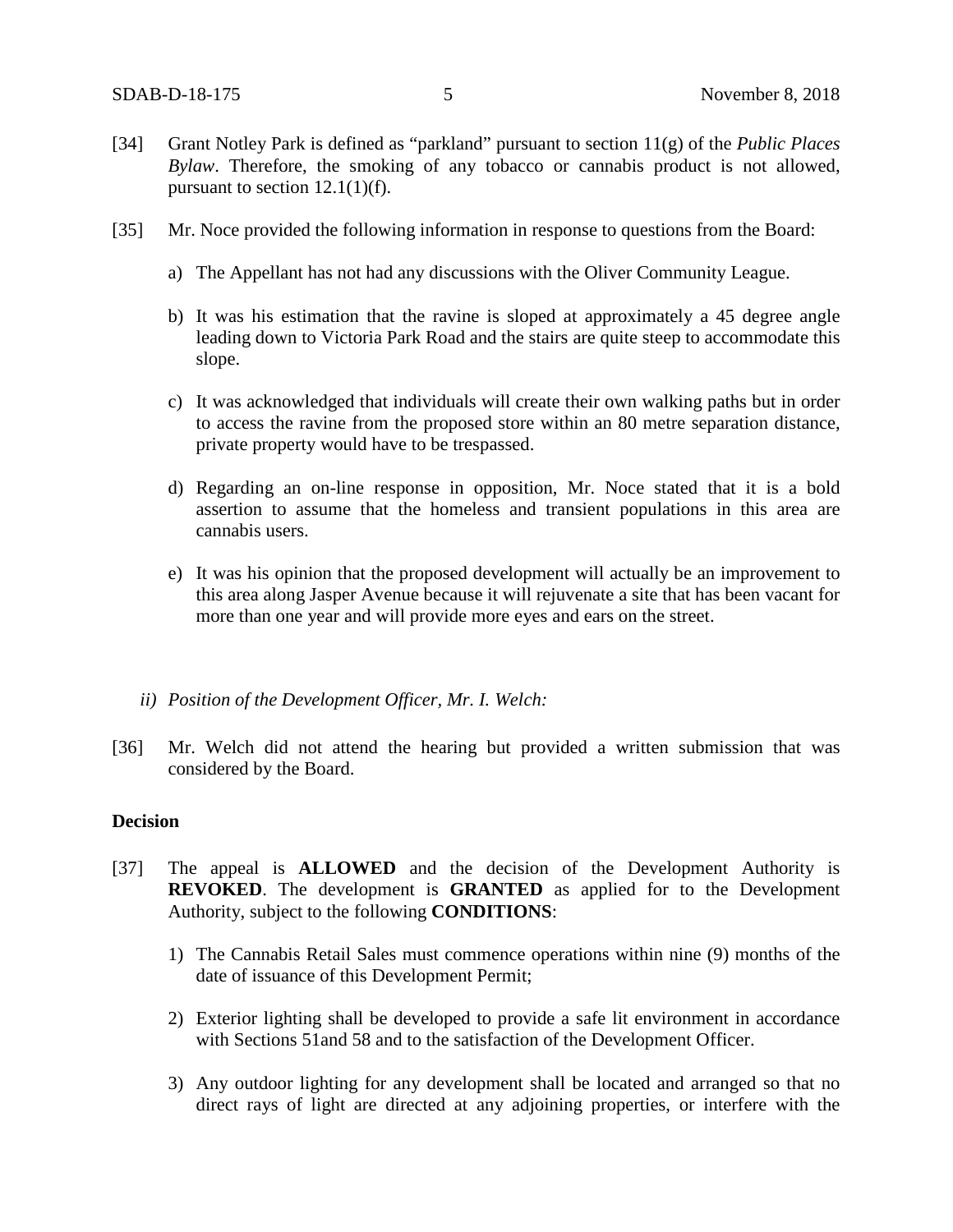effectiveness of any traffic control devices. (Reference Section 51 of the Edmonton Zoning Bylaw 12800).

NOTES:

- 1) Signs require separate Development Applications.
- 2) This Development Permit is not a Business Licence. A separate application must be made for a Business Licence.
- [38] In granting the development, the following variance to the *Edmonton Zoning Bylaw* is allowed:
	- 1. The minimum required separation distance requirement from public lands (Grant Notley Park) as per section 70(3) is varied to allow a deficiency of 20 metres, thereby decreasing the minimum required separation distance to 80 metres.

### **Reasons for Decision**

- [39] Cannabis Retail Sales is a Permitted Use in the (CB3) Commercial Mixed Business Zone. The only issue before the Board is that the proposed development is 80 metres away from public lands, instead of the required 100 metres separation distance as set out in the *Edmonton Zoning Bylaw* per section 70(3).
- [40] The Appellants seek a variance from that development regulation. The Board grants the variance, and does so for the following reasons:
	- a) The subject site is large and there is significant on-site parking that causes the actual retail location to be further away from the public lands than the actual site boundary would indicate.
	- b) The subject site is separated from the public lands by Jasper Avenue, a six lane arterial road, which creates a significant barrier between the subject site and the public lands that are at issue.
	- c) The public lands at issue are not easily accessed by pedestrians from the subject site due to the interposition of highly developed private property between the subject site and the public lands, reducing the likelihood that the customers of the proposed development would walk to the public lands and consume cannabis on the public lands. It is actually 294 metres from the Cannabis Retail Sales building to find the first access point to the ravine park system.
	- d) The public lands are not visible from the subject site.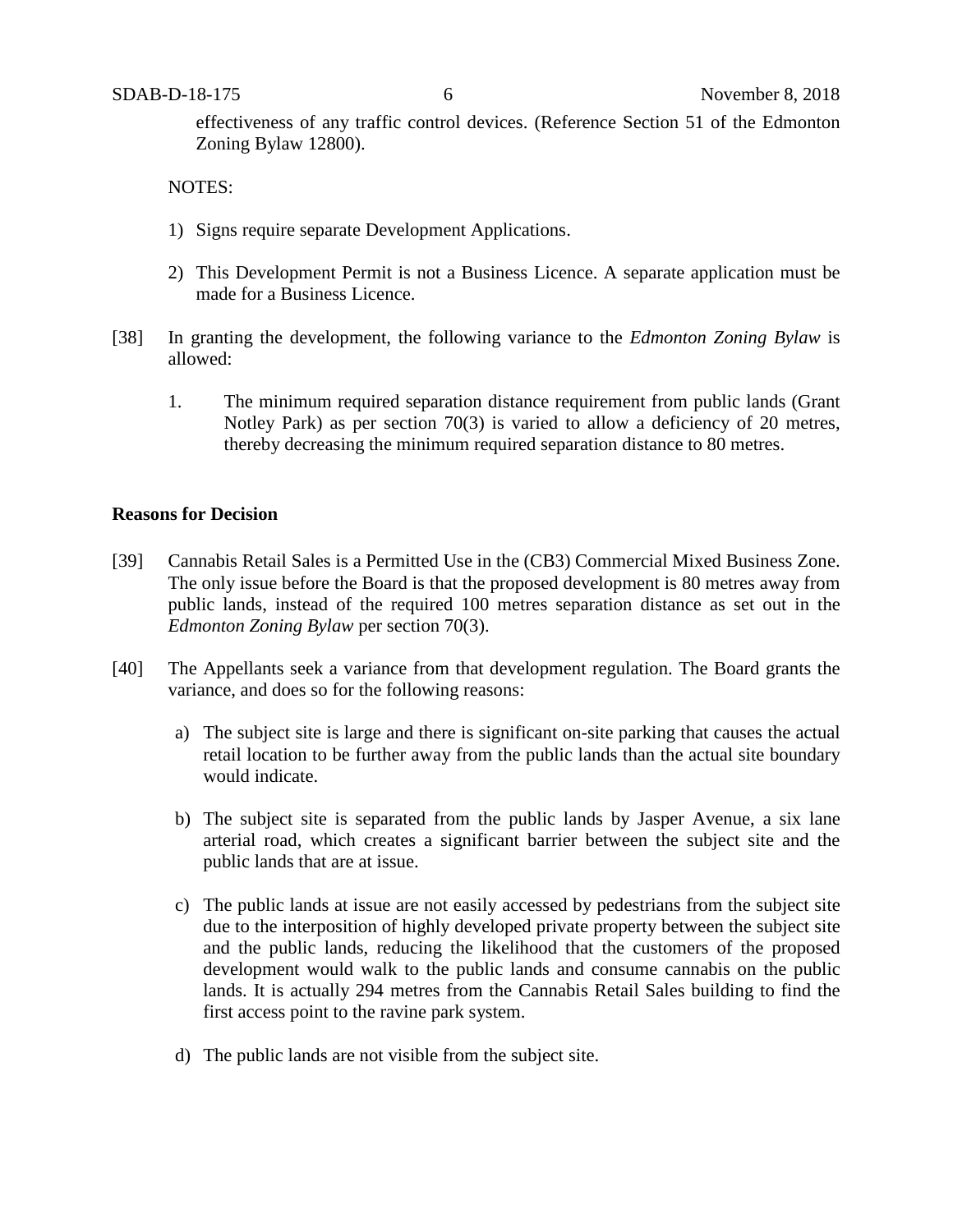- e) The public lands located within the 100 metre radius from the subject site are not developed, contain no recreational facilities, but are in fact a heavily treed, steeply sloped ravine. It is not a location that would tend to attract any public congregation.
- [41] For these reasons, the Board concludes that granting the variance will not unduly interfere with the amenities of the neighbourhood nor materially interfere with or affect the use, enjoyment or value of neighbouring parcels of land.

Mr. I. Wachowicz, Chair Subdivision and Development Appeal Board

Board members in attendance: Mr. B. Gibson, Ms. D .Kronewitt-Martin, Ms. E. Solez, Mr. J. Wall